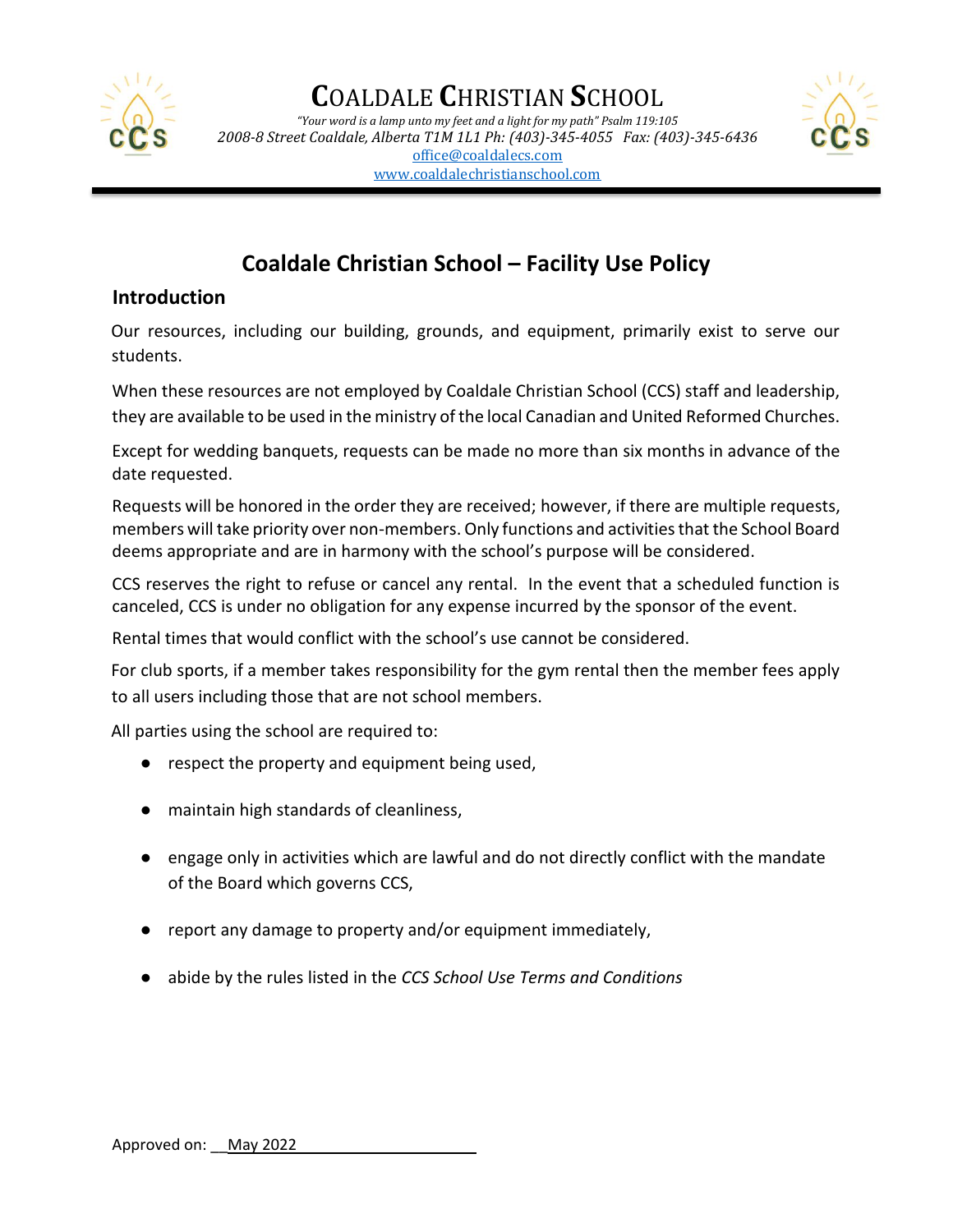

*"Your word is a lamp unto my feet and a light for my path" Psalm 119:105 2008-8 Street Coaldale, Alberta T1M 1L1 Ph: (403)-345-4055 Fax: (403)-345-6436* [office@coaldalecs.com](mailto:office@coaldalecs.com)



[www.coaldalechristianschool.com](http://www.coaldalechristianschool.com/)

### **Rental Costs**

| <b>Room/Function</b>         | <b>Member Fee</b> | <b>Non-Member Fee</b> |
|------------------------------|-------------------|-----------------------|
| Large Gym                    | \$50              | \$200                 |
| Small Gym                    | \$30              | \$60                  |
| Kitchen & Lounge             | \$50              | \$200                 |
| <b>Banquet Function</b>      | \$500             | \$1000                |
| <b>CCS Fundraising Event</b> | No Fee            |                       |
|                              |                   |                       |

**Please note:** 

- **1. Damages to the facility or equipment will be billed to the person responsible for booking. Non-members must provide a damage deposit equal to the rental fee.**
- **2. Users are responsible for setting up and cleaning the floor, tables, chairs, etc.**
- **3. No food, drink, tables or chairs permitted in the gym unless booked as a banquet function.**
- **4. All Non-Member Rentals are subject to Board approval.**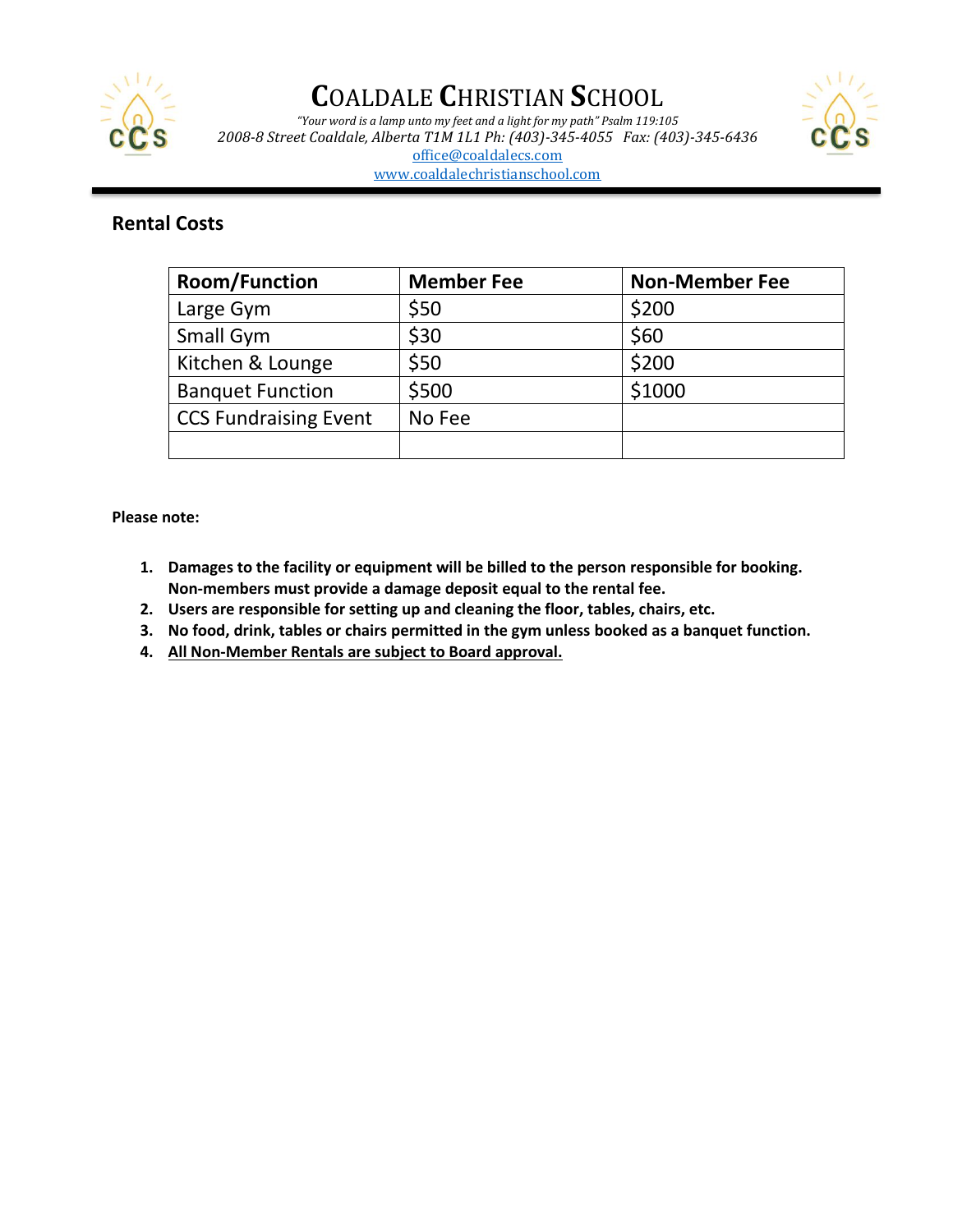

*"Your word is a lamp unto my feet and a light for my path" Psalm 119:105 2008-8 Street Coaldale, Alberta T1M 1L1 Ph: (403)-345-4055 Fax: (403)-345-6436* [office@coaldalecs.com](mailto:office@coaldalecs.com)



[www.coaldalechristianschool.com](http://www.coaldalechristianschool.com/)

# **CCS School Use Terms and Conditions**

- 1. School facilities may be rented Mon-Sat for any approved function. Sunday use is restricted to casual/family use only.
- 2. Parking is permitted only in the designated parking areas.
- 3. Permit Holders may not sublet space to a  $3<sup>rd</sup>$  party.
- 4. Permit Holders are responsible to ensure that only equipment specifically itemized on the *Gym Use Permit* is used.
- 5. The Permit Holder is required to ensure that all those who are under his/her supervision have safely left the school property school before the time indicated on the *Gym Use Permit*.
- 6. Permit Holders are solely responsible for screening their own workers for activities involving children and CCS will not be held responsible for any abuse-related incidents which may occur while children are in the care of the organization that has scheduled the facilities.
- 7. The Permit Holder is responsible for any theft, loss and/or damages arising from the use of the school premises by the permit holder, or a member of his/her party.
- 8. The Permit Holder and all participants and spectators shall exit the building in the event of fire alarm or fire drill and remain outside until the appropriate authority gives the all-clear.
- 9. The Permit Holder shall ensure that all aisles, hallways, and exits in the building are left free from obstruction at all times.
- 10. The Permit Holder shall not bring or retain on CCS property any products or materials which may pose a fire risk or conflict with the regulations of the Fire Department or the Public Health Department.
- 11. The Permit Holder is responsible for any fee charged by the RCMP or fire department for a false alarm caused by the permit group.
- 12. The Permit Holders will conform to all applicable government by-laws and regulations and shall not carry on any activities which may be deemed a public nuisance or of an unlawful nature.
- 13. Smoking is prohibited on all CCS property.
- 14. Alcohol is limited to banquet functions when proper licensing has been obtained.
- 15. Permit Holder is responsible to leave the facilities in as clean and neat condition as they were upon arrival. This includes the responsibility for bagging any garbage and placing it in designated containers. Should janitorial services be required after use of facility, a fee of \$*35* per hour will be assessed to the Permit Holder.
- 16. No running or horseplay permitted on bleachers at any time.
- 17. Additional Gym-related Rules:
	- a. **Only soft, rubber-soled, non-marking sports shoes are permitted in the gym for sporting events.**
	- b. Permit Holders must provide their own sports equipment except for what is specifically itemized on the *Gym Use Permit*.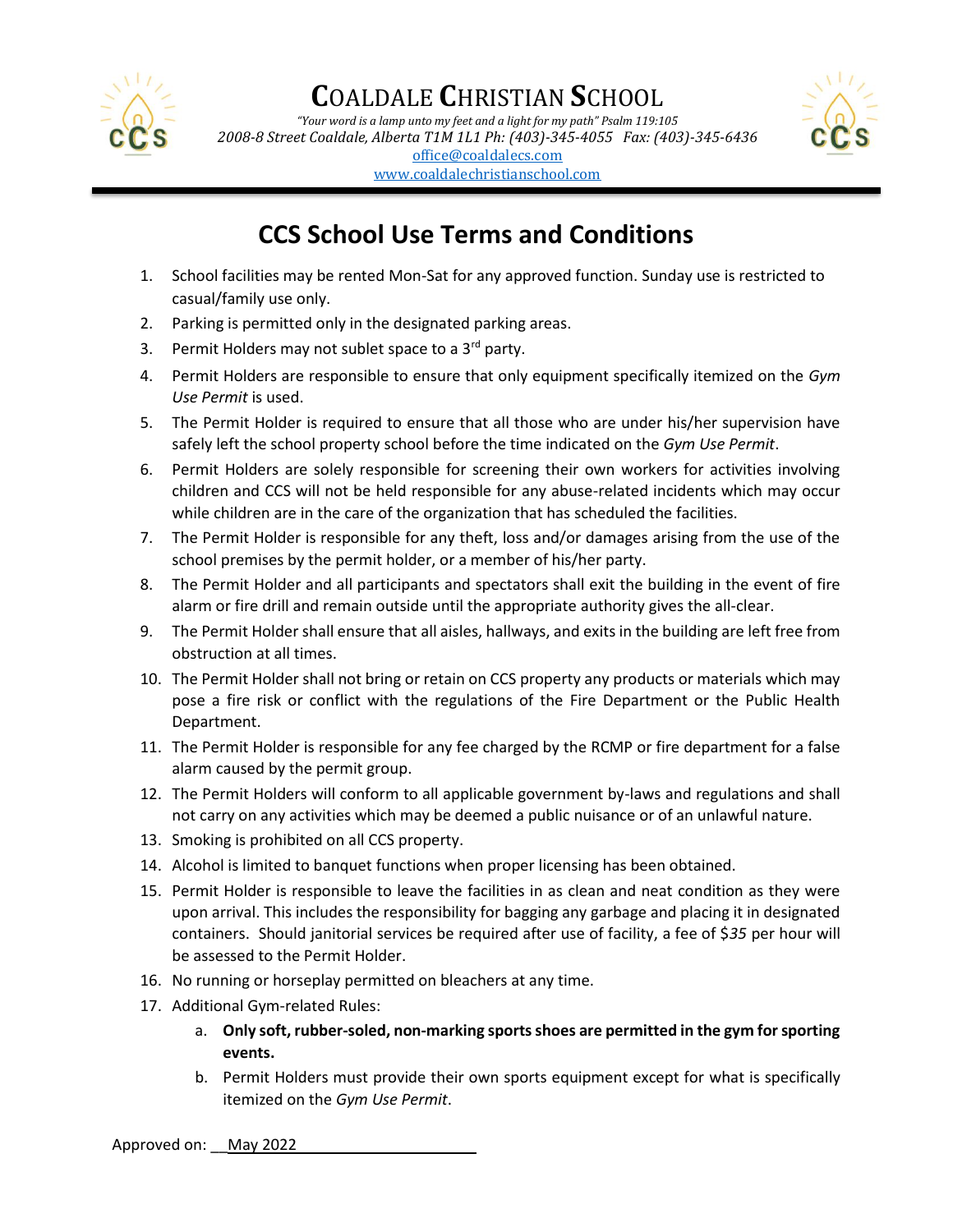

*"Your word is a lamp unto my feet and a light for my path" Psalm 119:105 2008-8 Street Coaldale, Alberta T1M 1L1 Ph: (403)-345-4055 Fax: (403)-345-6436*

[office@coaldalecs.com](mailto:office@coaldalecs.com)

[www.coaldalechristianschool.com](http://www.coaldalechristianschool.com/)

- 
- c. All equipment (volleyball posts and nets, badminton posts and nets, etc.) must be properly set up and used, and properly returned to its storage room.
- d. Floor hockey is not permitted in the large gym.
- e. Hanging from the basketball rims is not permitted.
- f. The First Aid kit is stored in the kitchen. Please replace anything that is used and note on the First Aid kit what was used.
- g. No food or drink permitted in the gym unless agreed to in the rental.
- 18. Additional Kitchen-Related Rules:
	- a. CCS operates as a nut-free facility during school hours. It is important for all parties who use the school facilities to minimize the possibility of potentially fatal allergic reactions by carefully monitoring the use of food products on school property. No nuts or products containing nuts are allowed on school property during school hours.
	- b. After use, ALL kitchen utensils and equipment used must be properly cleaned and stored as per checklist. Should janitorial services be required after use of the facility, a fee of \$3*5*  per hour will be assessed to the Permit Holder.
	- c. The Permit Holder must supply their own food, condiments etc. and remove all their own supplies upon leaving.
	- d. First time users of the kitchen must receive an orientation before using. Contact the school as per the contact information noted in the Gym Use Permit.
- 19. **Activities** *Not Approved* by the School Board of Coaldale Christian School:
	- a. Any activity which is illegal in the Municipality of Coaldale, the Province of Alberta, and/or the Country of Canada.
	- b. Any activity that may be incompatible with the mandate of a school and or which may violate the canons of good morals, manners, or taste, or may be potentially injurious to the building, grounds, or equipment.
	- c. Any activity which may be incompatible with the philosophy and basis of Coaldale Christian School as laid out in our School Handbook, and/or the Christian faith and principles on which Coaldale Canadian Reformed School was founded.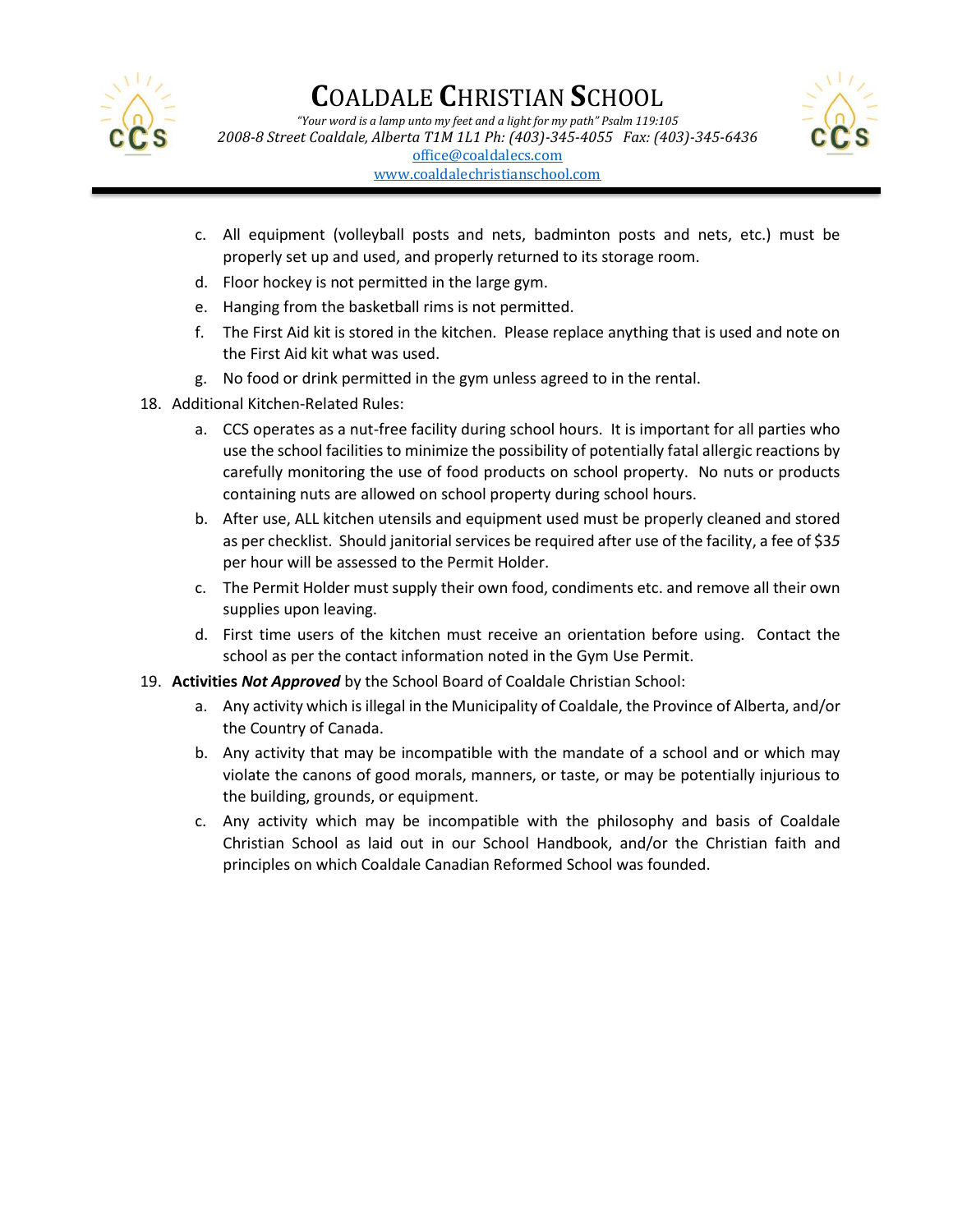

*"Your word is a lamp unto my feet and a light for my path" Psalm 119:105 2008-8 Street Coaldale, Alberta T1M 1L1 Ph: (403)-345-4055 Fax: (403)-345-6436*

[office@coaldalecs.com](mailto:office@coaldalecs.com)

[www.coaldalechristianschool.com](http://www.coaldalechristianschool.com/)



# **GYM USE PERMIT**

Once completed and signed by the appropriate CCS authority, a copy of this 2-sided Form will serve as the on-site permit for facility use and must be brought by the user whenever present on CCS property.

#### **Date(s) Required:**

| Dav:                  | <b>Starting Period:</b> |          |       |
|-----------------------|-------------------------|----------|-------|
| <b>Ending Period:</b> | Time(s): From           | am/pm to | am/pm |

**Weekday Bookings:** Although most regular school activities are finished by 7:00 pm, occasionally sporting events may go beyond this time. Should a conflict arise, the completion of CCS events will always take precedence over the commencement of non-CCS rental agreements.

**Saturday Bookings:** Facilities must be cleaned and vacated prior to midnight.

**Sunday Bookings:** Facilities are only available Sundays for family/casual gatherings. Organized sport events, banquets and other similar events are not permitted.

| <b>Equipment Required:</b> |            |
|----------------------------|------------|
| Volleyball                 | Basketball |
| Badminton                  |            |
|                            |            |
|                            |            |

#### **Date Exceptions: (Completed by CCS)**

The following dates within your request range are unavailable (already booked):

\_\_\_\_\_\_\_\_\_\_\_\_\_\_\_\_\_\_\_\_\_\_\_\_\_\_\_\_\_\_\_\_\_\_\_\_\_\_\_\_\_\_\_\_\_\_\_\_\_\_\_\_\_\_\_\_\_\_\_\_\_\_\_\_\_\_\_\_\_\_\_\_\_\_\_\_\_ \_\_\_\_\_\_\_\_\_\_\_\_\_\_\_\_\_\_\_\_\_\_\_\_\_\_\_\_\_\_\_\_\_\_\_\_\_\_\_\_\_\_\_\_\_\_\_\_\_\_\_\_\_\_\_\_\_\_\_\_\_\_\_\_\_\_\_\_\_\_\_\_\_\_\_\_\_